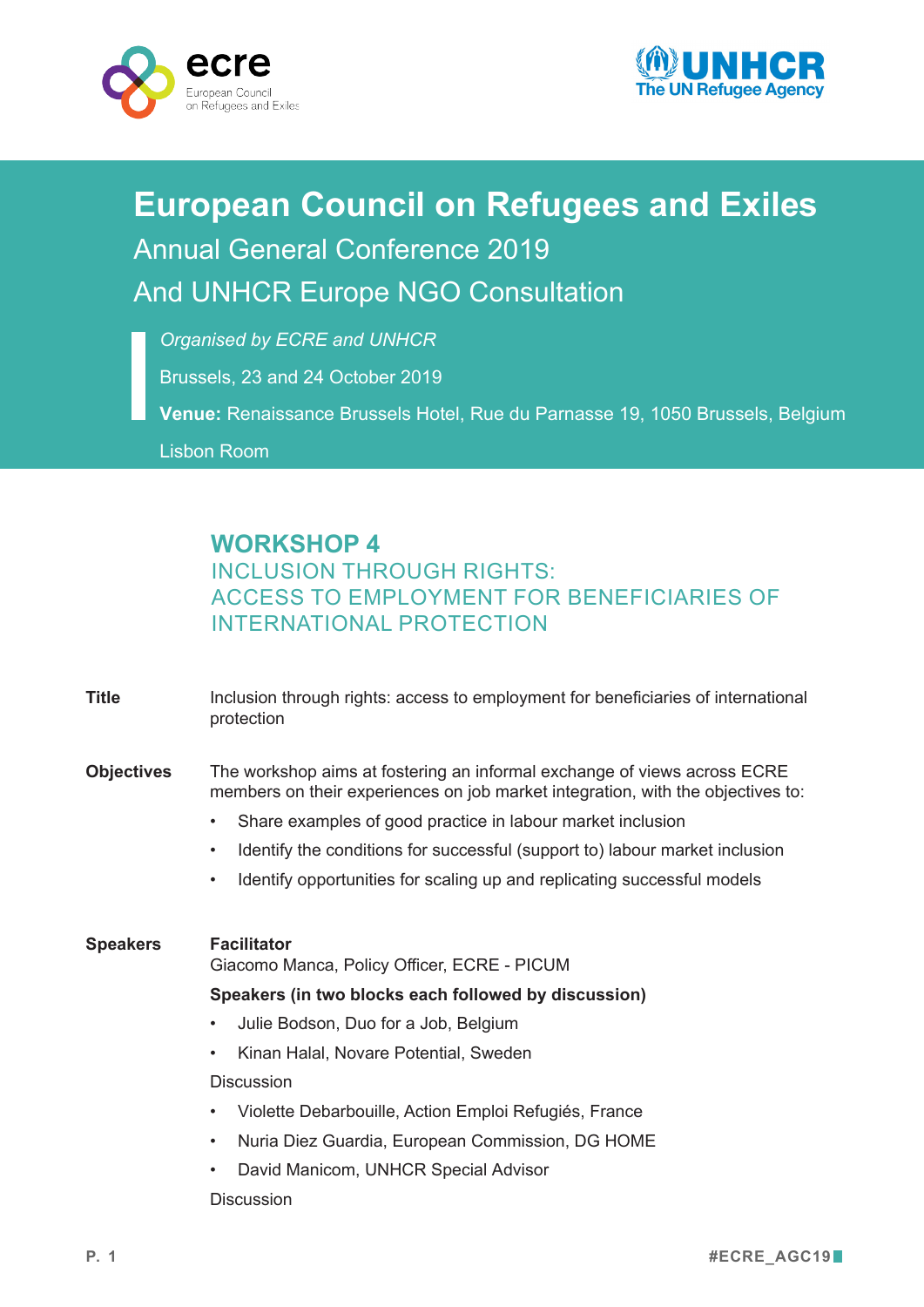



#### **Background elements Description and structure**

Labour market integration is widely recognised as a key element of third country national's socio-economic inclusion in European societies. Employment is often a precondition for other aspects of inclusion, from housing to access to social services to active political participation.

Although the EU lacks direct competence on integration, since the ratification of the Treaty of Lisbon it has supported Member States through policy coordination, knowledge exchange and financial resources. The importance and potential of this role increased after the rise in the number of persons seeking asylum in Europe in 2015.

In 2016, the European Commission published the **EU Action Plan for Integration of Third Country Nationals**, which sets labour market integration and access to vocational training as one of its five priorities, and includes measures such as support for skills validation, recognition of prior skills as well as supporting migrant entrepreneurship. In addition, it included initiatives on the use of EU funds to foster integration. The **Council Conclusions of December 2016** enhanced the coordinating role of the EU, stressing the need to allocate more financial resources to integration, and affirming the role of EU support to Member States in the assessment, validation, and recognition of the qualifications and skills of thirdcounty nationals.

Statements in the run-up to the European Parliament elections show across the board an acknowledgement of the importance of increasing integration efforts, even from political groups traditionally more restrictive on migration.

As a result of these trends, the **proposals for the next multiannual financial framework (MFF) of the EU for the years 2021–2027**, foresee a considerable increase in the resources allocated to migrants and refugees integration, with:

- A dedicated objective of the European Social Fund Plus (ESF+) on socioeconomic inclusion of third country nationals;
- An overall increase in the budget proposed for the Asylum, Migration and Integration Fund (AMIF), to triple compared to its allocation for 2014 to 2019;
- A mainstreamed and multi-fund approach to integration, meaning it is part of many different EU funding programmes (such as the ESF+, AMIF, the ERDF, EAFRD).
- Although employment programmes for migrants and refugees are in place in all EU Member States (thanks in part to the use of EU resources such as the ESF), employment rates are still lower for those born outside the EU compared those born in an EU country: 64.5 % compared to 73.9%.

Delays in acquisition of the right to employment for asylum seekers is a significant obstacle to integration, and to the preservation of the long-term employability of individuals. Also, the time to acquire language skills, the lack of recognition of professional skills and qualifications, and the persistence of discrimination in recruitment are other obstacles to inclusion in the labour market.